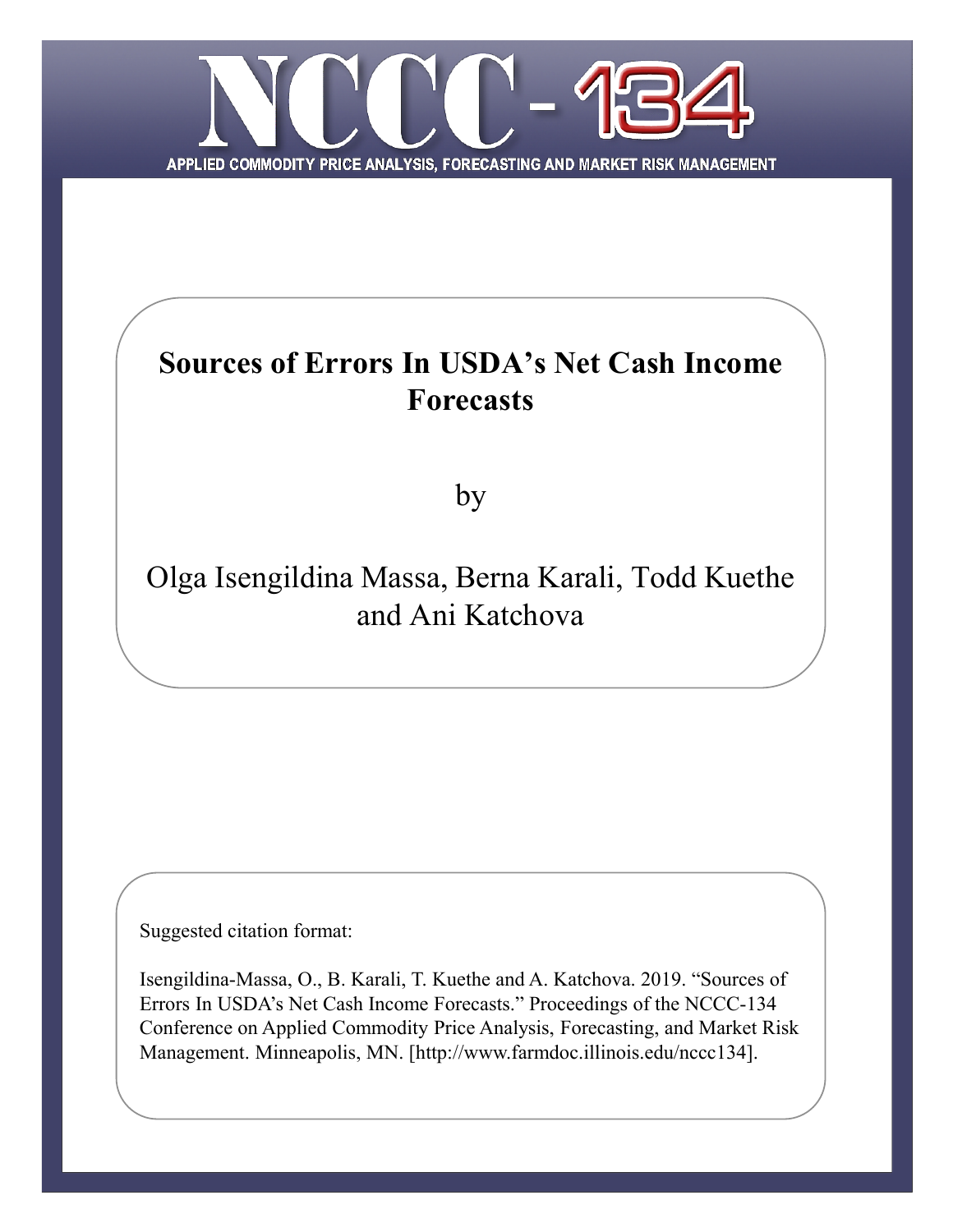### **SOURCES OF ERRORS IN USDA'S NET CASH INCOME FORECASTS**

Olga Isengildina Massa, Berna Karali, Todd Kuethe and Ani Katchova[1](#page-1-0)

*Paper presented at the NCCC-134 Conference on Applied Commodity Price Analysis, Forecasting, and Market Risk Management St. Louis, Missouri, April 15-16, 2019.*

Copyright 2019 by Olga Isengildina Massa, Berna Karali, Todd Kuethe and Ani Katchova. All rights reserved. Readers may make verbatim copies of this document for noncommercial purposes by any means, provided that this copyright notice appears on all such copies.

<span id="page-1-0"></span> <sup>1</sup> Olga Isengildina Massa is an Associate Professor at Virginia Tech University, Berna Karali is an Associate Professor at the University of Georgia, Todd Kuethe is an Associate Professor and Schrader Endowed Chair in Farmland Economics at Purdue University and Ani Katchova is an Associate Professor and Farm Income Enhancement Chair at the Ohio State University. The funding support of the Economic Research Service of the U.S. Department of Agriculture under Cooperative Agreement No 58-6000-7-0113 is gratefully acknowledged. The authors thank Jeffrey Hopkins and Theodore Covey, ERS, USDA for their helpful comments. Any opinions, findings, conclusions, or recommendations expressed in this publication are those of the authors and do not necessarily reflect the view of the U.S. Department of Agriculture.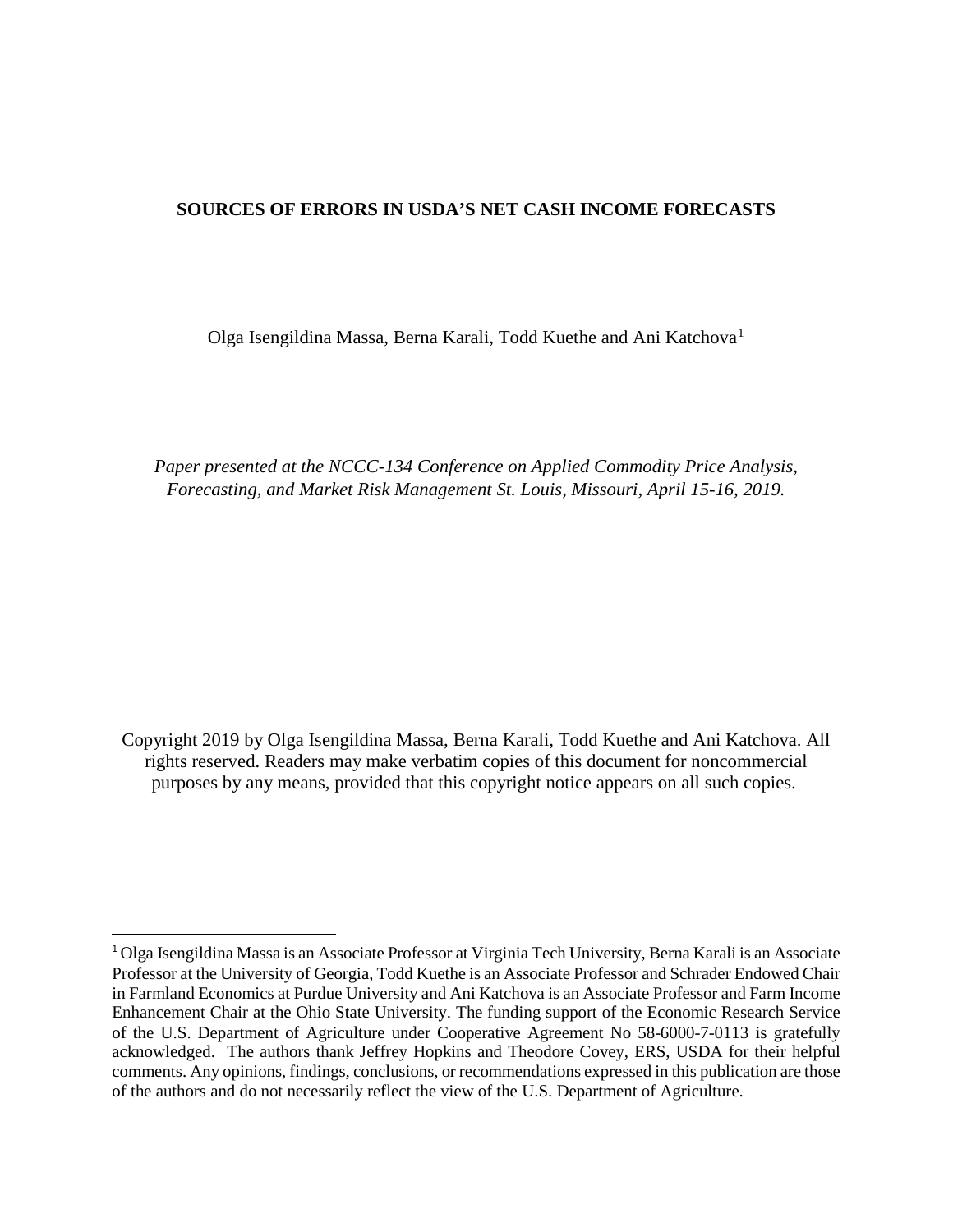## **SOURCES OF ERRORS IN USDA'S NET CASH INCOME FORECASTS**

*This study evaluates the accuracy of net cash income (NCI) forecasts and its components in order to track down the main sources of errors in NCI forecasts over 1986-2017. Specifically, we examine the bias as well as the correlation between errors in net cash income forecasts and in forecasts of its components for each forecasting horizon. Our findings suggest that long term NCI forests underestimate the official estimate. Crop receipts forecasts appear to be the main source of this bias as underestimation in crop receipts persists throughout the forecasting cycle. The main contributors to NCI forecast errors are errors in expenses and in crop and livestock receipts. Errors for all components except farm related income tend to decline over the forecasting cycle. There is not much evidence of forecast errors becoming larger or smaller over time. These findings identify potential areas for improvement in USDA's NCI forecasts.* 

**Key words**: crop receipts, forecast accuracy, livestock receipts, net cash income forecasts, production expenses, USDA

## **Introduction**

 $\overline{a}$ 

USDA's farm income estimates are the official measures of the farm sector's contributions to the national economy and play an important role in the development of agricultural policy (Schnepf, 2016). These forecasts have been released by USDA since 1910 and serve as one of the main indicators of the economic well-being of the farm sector. As such, these forecasts have been described as some of the USDA's most cited statistics (McGath et al., 2009). Furthermore, these forecasts serve as an input in various USDA models as well as U.S. GDP estimates (McGath et al., 2009). Given the important role of these forecasts, it is imperative to ensure that they are accurate and reliable.

However, very little research has been devoted to evaluating farm income forecasts. McGath et al. (2009) provide a brief and informal summary of the variation in net farm income forecasts and their components. A recent study by Kuethe, Hubbs, and Sanders (2018) provides a detailed analysis of net farm income forecasts, but leaves out its components that add up to net farm income. One of their main findings suggests that there is a downward bias in the initial forecast released in February of the year prior to the estimate release year, 18 months before the official estimate is first released in August of the following year. They also find that the updated forecasts, released 12 to 6 months before the official estimate, are inefficient as they tend to over-react to new information.

The goal of this study is to evaluate the accuracy of net cash income (NCI) forecasts and its components in order to track down the main sources of errors in NCI forecasts over 1986-2017. Specifically, we examine the bias as well as the correlation between errors in net cash income forecasts<sup>[2](#page-2-0)</sup> and in forecasts of its components for each forecasting horizon. Additionally, we

<span id="page-2-0"></span><sup>&</sup>lt;sup>2</sup> Net cash income is the difference between gross cash income and cash expenses, which are components measured on cash basis. NCI does not include non-monetary income, capital consumption, and changes in inventories that are part of the net farm income. Our focus on the net cash income is driven by data availability.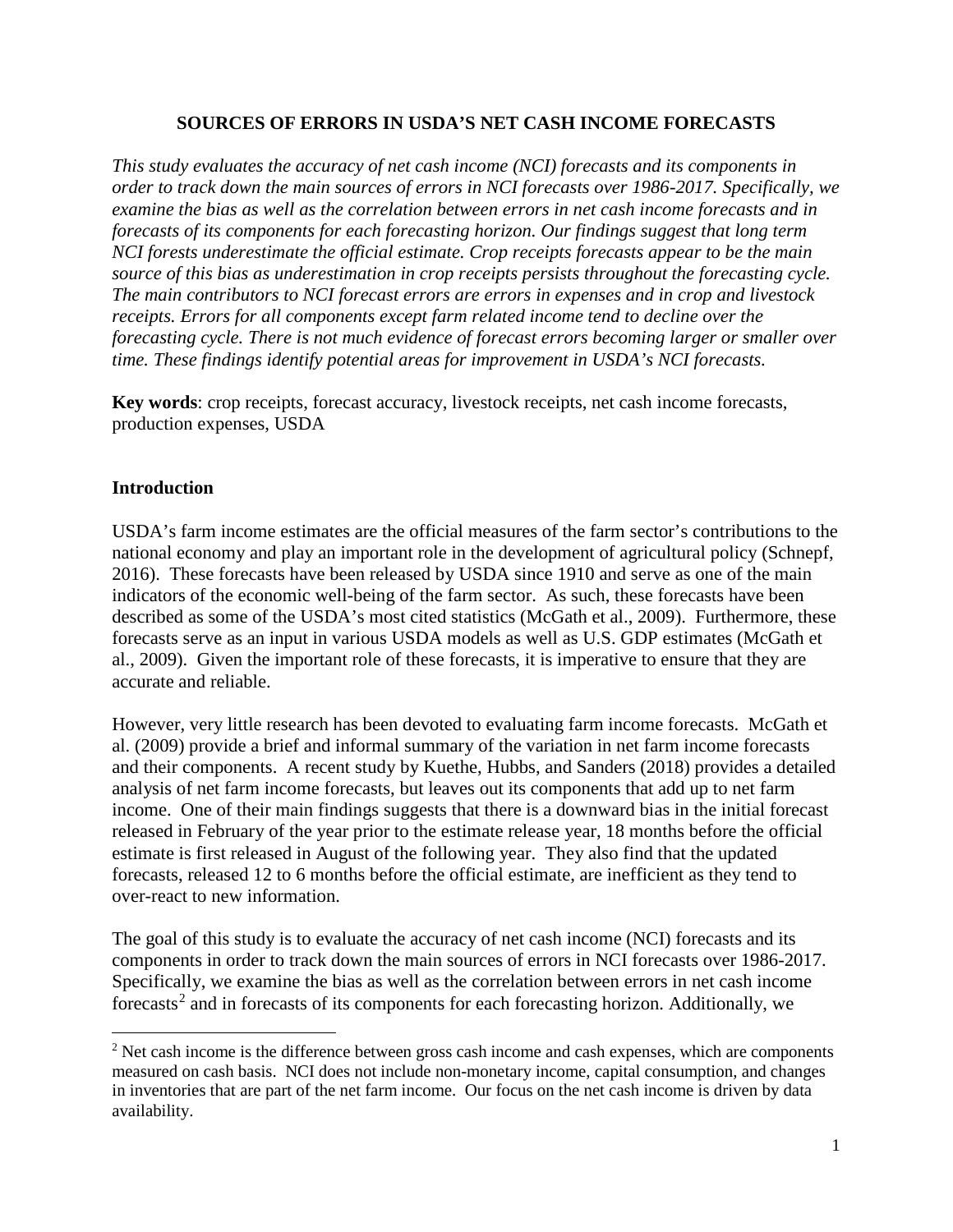evaluate how the size of forecast errors changes across the forecasting horizon and over time. The findings of this study identify potential areas for improvement in USDA's NCI forecasts.

### **Data**

Our study examines the accuracy of USDA's NCI over 1986 through 2017, including the forecast errors in its main components (crop receipts--CR, livestock receipts--LR, cash farmrelated income--FRI, total direct government payments--GP, and cash expenses--EXP). These forecasts are released within an income statement that follows an accounting equation:

*(1) Net cash income = (Crop receipts + Livestock receipts + Cash farm-related income + Total direct government payments) – Cash expenses = Gross Cash Income – Cash expenses.* 

where gross cash income is also referred as GCI.<sup>[3](#page-3-0)</sup> Even though additional sub-categories are released for farm-related income as well as cash expenses, these data are not available for the entire period of study and therefore are not included. All data are obtained from USDA-ERS archives. All values are forecasts on a calendar year basis. McGath et al. (2009) meticulously describe the economic model underlying each component and the aggregate net cash income forecasts used since 1986. Figure 1 shows the official NCI estimates during 1986-2017. There is a clear upward trend in nominal net cash income likely due to inflation. In order to remove this trend, all income forecasts and estimates are adjusted for inflation using the chain-type GDP price index with 2012 as the base year (Federal Reserve Bank, 2019).

These forecasts follow a fixed-event format; in each forecasting cycle a series of *h*-period (months) ahead forecasts are available for the same terminal event at time  $\tau$  (when the estimate is released) for year *t*. Forecasts are released in February (*h*=18), August (*h*=12), and November  $(h=9)$  of the previous year and in February  $(h=6)$  of the terminal event year. The forecasting cycle is finalized with the release of the first official estimate (final, terminal event) in August. Thus, the final estimate for component *j* for terminal year *t* is denoted as  $F_{\tau,t}^{j}$  and the *h*-period

ahead forecasts are  $F_{\tau-h,t}^J$  for  $h = \{6, 9, 12, 18\}$  and  $j = \{NCI, CR, LR, FRI, GP, EXP\}$ . Figure 2 demonstrates this forecasting cycle and illustrates that when the first forecast for year *t* is made in February, an estimate for the previous year *t*-1 is not yet finalized. It is also important to note that the official estimate released in August of year *t*+1 is sometimes revised as input data are updated by various USDA agencies.<sup>[4](#page-3-1)</sup> However, these revisions do not follow a regular pattern and are therefore not included in this analysis. Therefore, the August estimates are treated as final estimates for the purposes of this study.

## **Methodology**

 $\overline{\phantom{a}}$ 

Forecast errors are measured in this study in both unit and percentage terms. Unit errors are computed as the difference between the estimate and the current forecast:  $e_{\tau-h,t}^j = f_{\tau,t}^j - f_{\tau-h,t}^j$ , h

<span id="page-3-0"></span><sup>&</sup>lt;sup>3</sup> Missing observations for *FRI* were imputed from an accounting equation where FRI = NCI + EXP – CR  $-LR - GP.$ 

<span id="page-3-1"></span><sup>4</sup> This is especially true for cash receipts data which are based partially on NASS estimates which can be updated several times after their initial release and are not "final" until the NASS "final estimates" are released based on the most current Ag Census.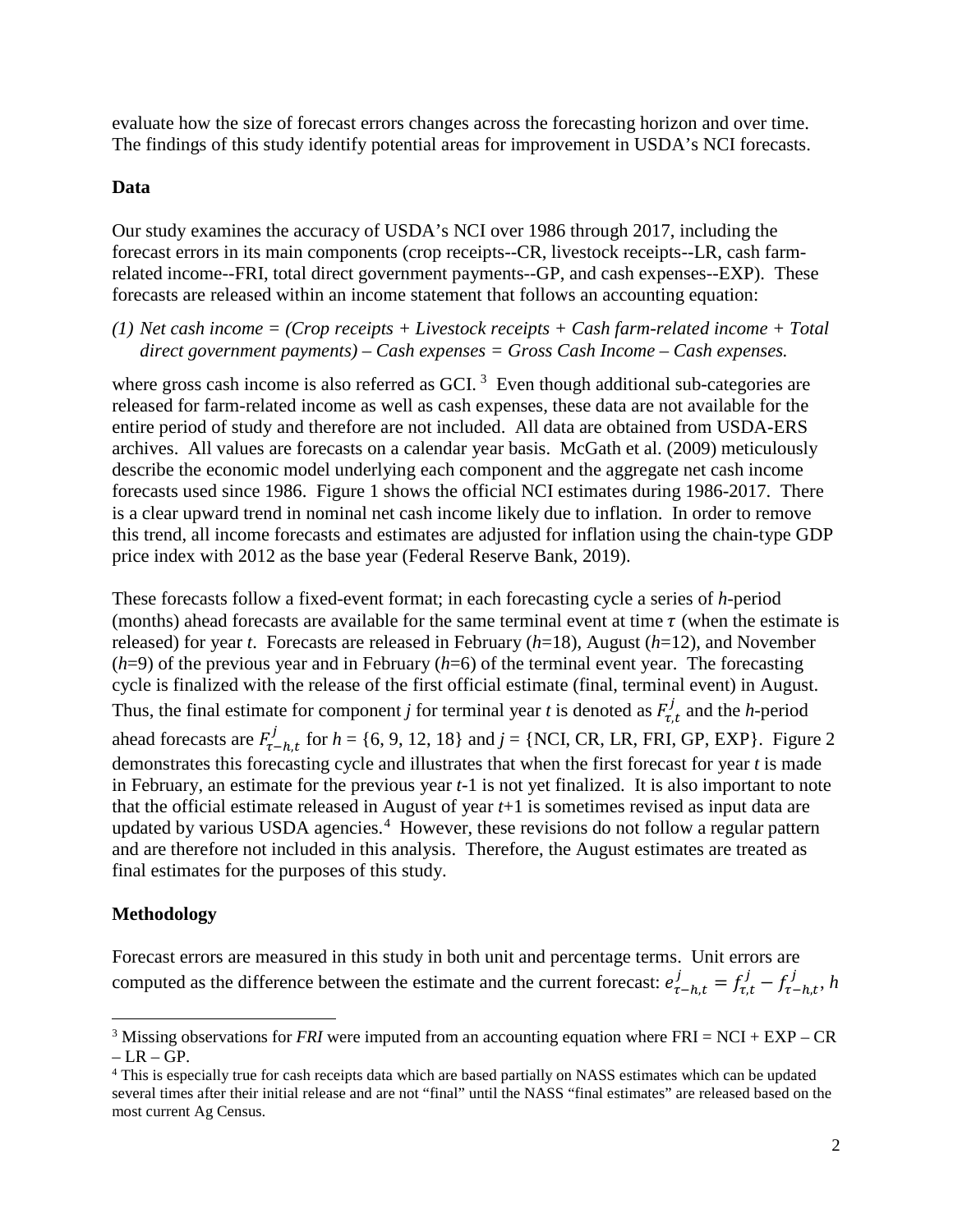$= \{6, 9, 12, 18\}$ . Within an income statement, unit errors from all categories add up to NCI errors following the same accounting equation (1). Percent errors are computed as percent

difference between the estimate and the current forecast:  $pe_{\tau-h,t}^j = \frac{(f_{\tau,t}^j - f_{\tau-h,t}^j)}{h}$  $f'_{\tau,t}$  $\frac{1}{f} \int_{f}$  ,  $h = \{6, 6, 6\}$ 

9, 12, 18}. These errors do not add up to NCI errors as they are expressed as a proportion of each component, but are informative as they express the size of error relative to the size of the total value of the forecast.

Following Kuethe, Hubbs, and Sanders (2018), unit errors and percent errors in NCI forecasts and their components are examined for bias using a test proposed by Holden and Peel (1990):

(2) 
$$
e_{\tau-h,t}^j = \alpha_{0,\tau-h}^j + u_{\tau-h,t}^j
$$
,  $h = \{6, 9, 12, 18\}$ ,  $t = 1986$ , ..., 2017.

(3) 
$$
pe_{\tau-h,t}^j = \alpha_{0,\tau-h}^j + u_{\tau-h,t}^j
$$
,  $h = \{6, 9, 12, 18\}$ ,  $t = 1986$ , ..., 2017.

The null hypothesis for a test of bias is  $H_0: \alpha_{0,\tau-h}^j = 0$ . A rejection of this null hypothesis indicates that the forecasts overestimate the final values if  $\alpha_{0,\tau-h}^j < 0$ , or underestimate the final values if  $\alpha_{0,\tau-h}^j > 0$ .

Since NCI forecasts are published as a system following an accounting equation (1), correlations between errors within the system are important (Isengildina Massa, Karali and Irwin, 2013). For example, Figure 3 shows how forecast errors in gross cash income and the negative value of cash expenses tend to offset each other sometimes to result in smaller NCI errors. Since EXP are subtracted from GCI to obtain NCI, positive correlation between GCI and EXP errors will result in smaller NCI errors, and vice versa. On the other hand, components within GCI are added together to result in GCI forecast, therefore a negative correlation between these components would result in smaller aggregate forecasts. Pearson correlation coefficients are calculated to examine correlations between errors of various components of the NCI forecasts. Correlations in percent errors are examined further using the following regression:

(4) 
$$
pe_{\tau-h,t}^{NCI} = \gamma_{0,\tau-h} + \gamma_{1,\tau-h}pe_{\tau-h,t}^{CR} + \gamma_{2,\tau-h}pe_{\tau-h,t}^{LR} + \gamma_{3,\tau-h}pe_{\tau-h,t}^{GP} + \gamma_{3,\tau-h}pe_{\tau-h,t}^{FRI} + \gamma_{4,\tau-h}pe_{\tau-h,t}^{FRI} + \gamma_{4,\tau-h}pe_{\tau-h,t}^{KR} + u_{\tau-h,t}^{NCI}, \quad h = \{6, 9, 12, 18\}, t = 1986, ..., 2017.
$$

This equation examines the correlations between percent errors in NCI and its components in order to identify sources of errors in the aggregate NCI forecasts. Because NCI is computed as the difference between gross cash income and cash expenses, the signs of the estimated coefficients should be positive for gross cash income components' forecast errors, and negative for the cash expenses forecast errors. The regression is estimated for each forecast horizon separately to evaluate if the source of errors changes across the forecasting horizon.

Further, forecast optimality implies that the forecast error should be a weakly increasing function of the forecast horizon (Patton and Timmermann, 2007). To test this property, we use two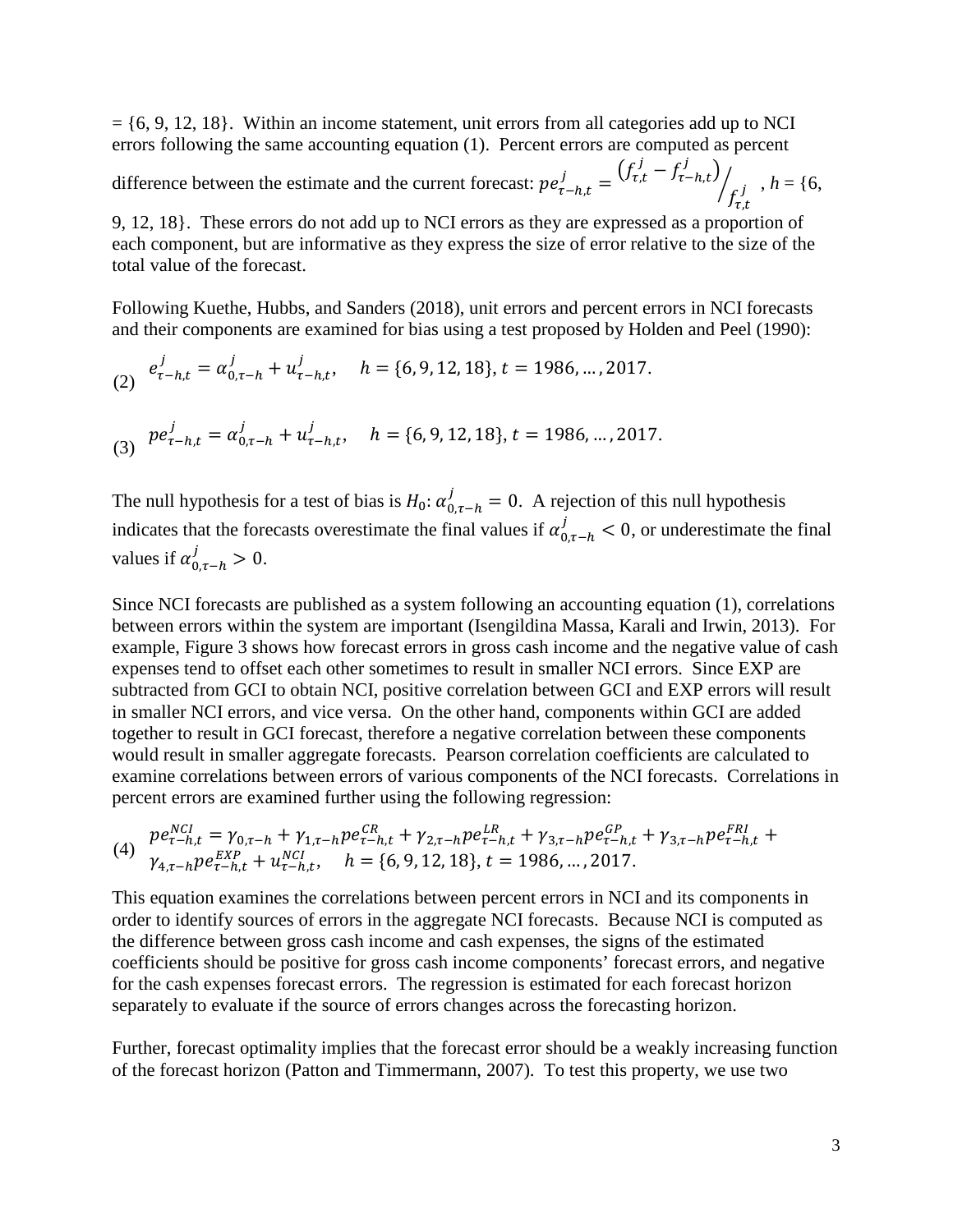common measures of forecast accuracy: mean absolute error (MAE) and root mean squared error (RMSE):

(5) 
$$
MAE_{\tau-h}^j = \frac{1}{T} \sum_{t=1}^T \left| e_{\tau-h,t}^j \right|, \quad h = \{6, 9, 12, 18\}, t = 1986, ..., 2017,
$$

(6) 
$$
RMSE_{\tau-h}^j = \sqrt{\frac{1}{T} \sum_{t=1}^T (e_{\tau-h,t}^j)^2}, \quad h = \{6, 9, 12, 18\}, t = 1986, ..., 2017.
$$

For optimal forecasts, we expect that both measures of forecast errors, MAE and RMSE, to decrease for a shorter forecast horizon.

Additionally, forecast improvement over time is examined using the following approach suggested by Bailey and Brorsen (1998) and Sanders and Manfredo (2003):

(7) 
$$
|pe_{\tau-h,t}^j| = \beta_{0,\tau-h}^j + \beta_{1,\tau-h}^j t + u_{\tau-h,t}^j, \quad h = \{6, 9, 12, 18\}, t = 1986, ..., 2017.
$$

This equation measures whether the forecast error of a component increases over time. The null hypothesis is  $\beta_{1,\tau-h}^j = 0$ , which indicates that there is no systematic change in the size of the forecast error. If  $\beta_{1,\tau-h}^j > 0$ , the forecast becomes less accurate over time as evidenced by larger errors. If  $\beta_{1,\tau-h}^j < 0$ , the forecast improves over time as the errors are becoming smaller.

#### **Results**

Test of bias results for unit errors and percent errors are shown in panels A and B of Table 1, respectively. Our results are consistent with Kuethe, Hubbs, and Sanders' (2018) findings of underestimation in long horizon forecasts. For example, the 18-month ahead forecasts of NCI are on average \$9.5 billion or 10.81% lower than the official estimate. This bias in NCI forecasts declines rapidly across the forecasting cycle, but is still significant in 12-month ahead forecasts for both unit and percent errors and in 9-month ahead forecasts for percent errors, with only 6 month ahead errors being not significantly different from zero using either measure.

Our findings for the components of the NCI forecasts indicate that crop and livestock receipts are the likely sources of this bias in forecasting errors. For example, the 18-month ahead forecasts of crop receipts are on average about \$6.07 billion or 3.96% lower than the official estimate and the livestock receipt forecasts are \$4.47 billion or 3.11% lower.<sup>[5](#page-5-0)</sup> While this bias in livestock receipt forecasts is not observed beyond the 18-month horizon, underestimation in crop receipt forecasts persists throughout the forecasting cycle with positive errors in 6-month ahead forecasts averaging \$1.63 billion or 0.97%. Other components of the NCI forecasts do not exhibit evidence of persistent bias with the only evidence of overestimation in 9-month ahead government payments forecasts and underestimation in 18-month ahead cash expenses forecasts.

<span id="page-5-0"></span> <sup>5</sup> Note that 18-months ahead forecasts are partially based on expert price forecasts obtained prior to the start of the WASDE forecasting cycle.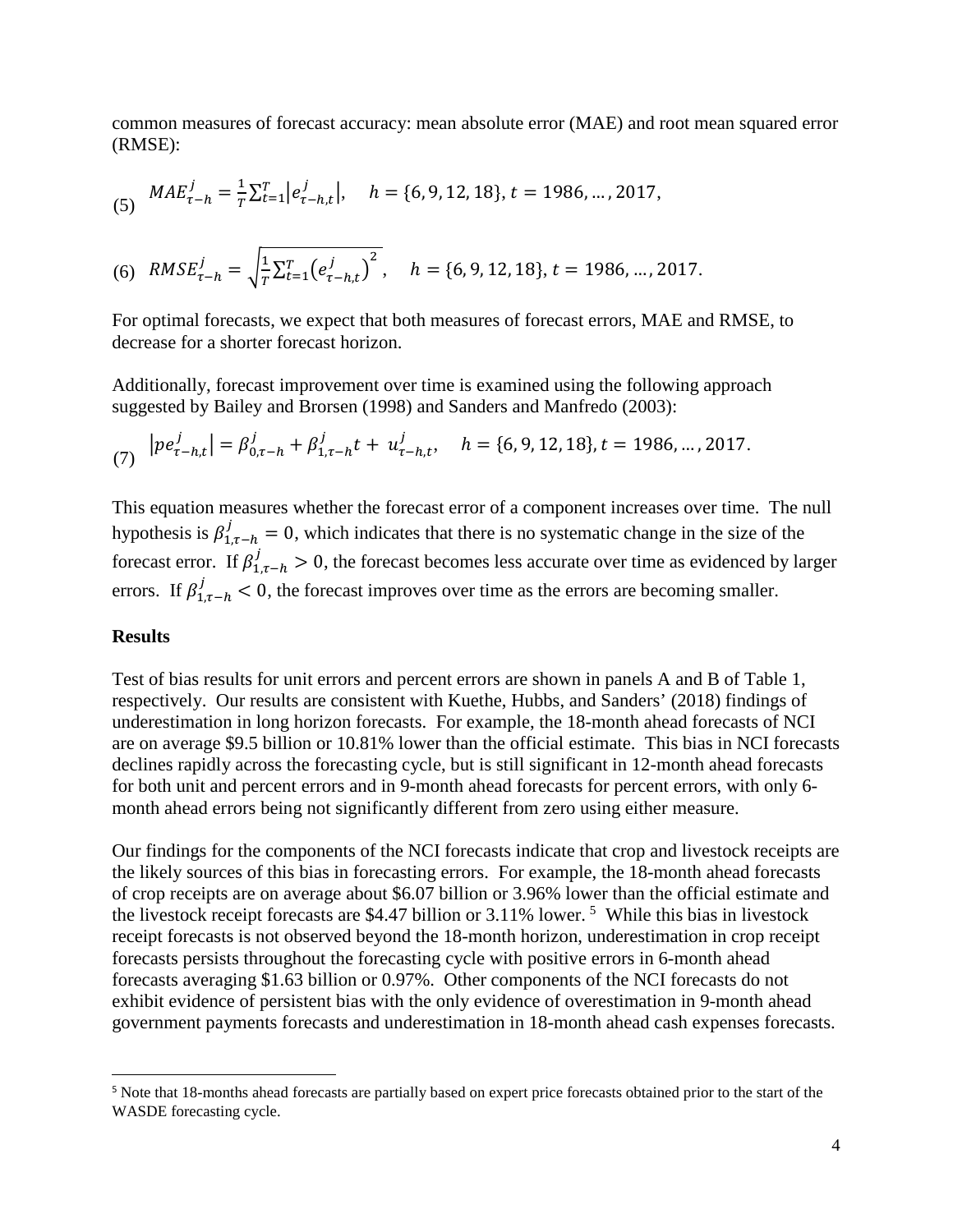Figure 3 shows that underestimation in 18-month ahead GCI and EXP forecasts frequently tend to offset each other to result in smaller NCI forecast error due to accounting equation (1). Only in 7 out of 32 years included in this study, errors in GCI and EXP were made in opposite directions thus combining into larger NCI errors. Table 2 shows Pearson correlation coefficients and demonstrates that positive correlation between GCI and EXP errors, that helps to reduce NCI errors, is present in both 18- and 12-months ahead forecasts, but not at shorter horizons. While GCI errors appear to drive NCI forecast errors at 18 months, both GCI and EXP errors are significantly correlated with NCI errors at other forecast horizons. On the other hand, since errors across GCI components are added up, a negative correlation between these errors would result in smaller GCI errors. Table 3 shows that the only evidence of large negative correlation across these components is detected between crop receipts and government payments at 18 months ahead horizon. Table 3 also demonstrates that livestock receipts is the largest contributor to GCI errors at 18-months horizon, but farm related income is most highly correlated component with GCI errors at other forecast horizons.

Table 4 demonstrates how percent errors in NCI are correlated with the percent errors in individual components. These results demonstrate that errors in all five components are contributing to errors in NCI, but with different magnitude. This analysis highlights that errors in expenses are a large contributor to NCI errors along with errors in livestock and crop receipts. Errors in government payments and farm related income also have a significant correlation with NCI errors, but of a much smaller magnitude.<sup>[6](#page-6-0)</sup> For example, an increase in cash expense errors by 1% will decrease NCI errors by about 2.38 to 2.52 across the forecasting horizon percentage points. On the other hand, an increase in farm related income errors by 1% would increase NCI error by only 0.1 to 0.15 percentage points across the forecasting horizon. The magnitude of these coefficients does not change much across the forecasting cycle. These findings are consistent with our previous results for unit errors as they reflect the relative size of the components, where expenses are typically a larger category compared to crop or livestock receipts.

Figures 4 and 5 show changes in MAE and RMSE, respectively. Both measures suggest that forecast errors decline across the forecasting cycle with the largest decline taking place between 18- and 12-months ahead forecasts when MAE of NCI forecasts declines from about \$11 billion to \$6 billion. This decline in errors between 18- and 12-month ahead forecasts is also very pronounced for livestock and crop receipts while the decline in expenses and government payments errors is more gradual. Farm related income errors appear to be stable throughout the forecast horizon without much decline. On average, the magnitude of NCI and EXP errors appears the largest, followed by FRI, crop and livestock receipts. Errors in government payments tend to be the smallest relative to other categories.<sup>[7](#page-6-1)</sup>

l

<span id="page-6-0"></span><sup>6</sup> This could be due to the size of government payment and farm related income categories, which is much smaller than the other NCI components.

<span id="page-6-1"></span><sup>7</sup> Note that due to source information, estimates for different components are finalized at different points in time. For example, much is still not known about the information required by ERS in its estimates for crops receipts when ERS official estimates are released in August of year t+1. For example, official estimates still rely on a forecast of the monthly marketing percentages for the current and previous years. In contrast, the official estimate for direct government payments released in August of year t+1 a completed estimate.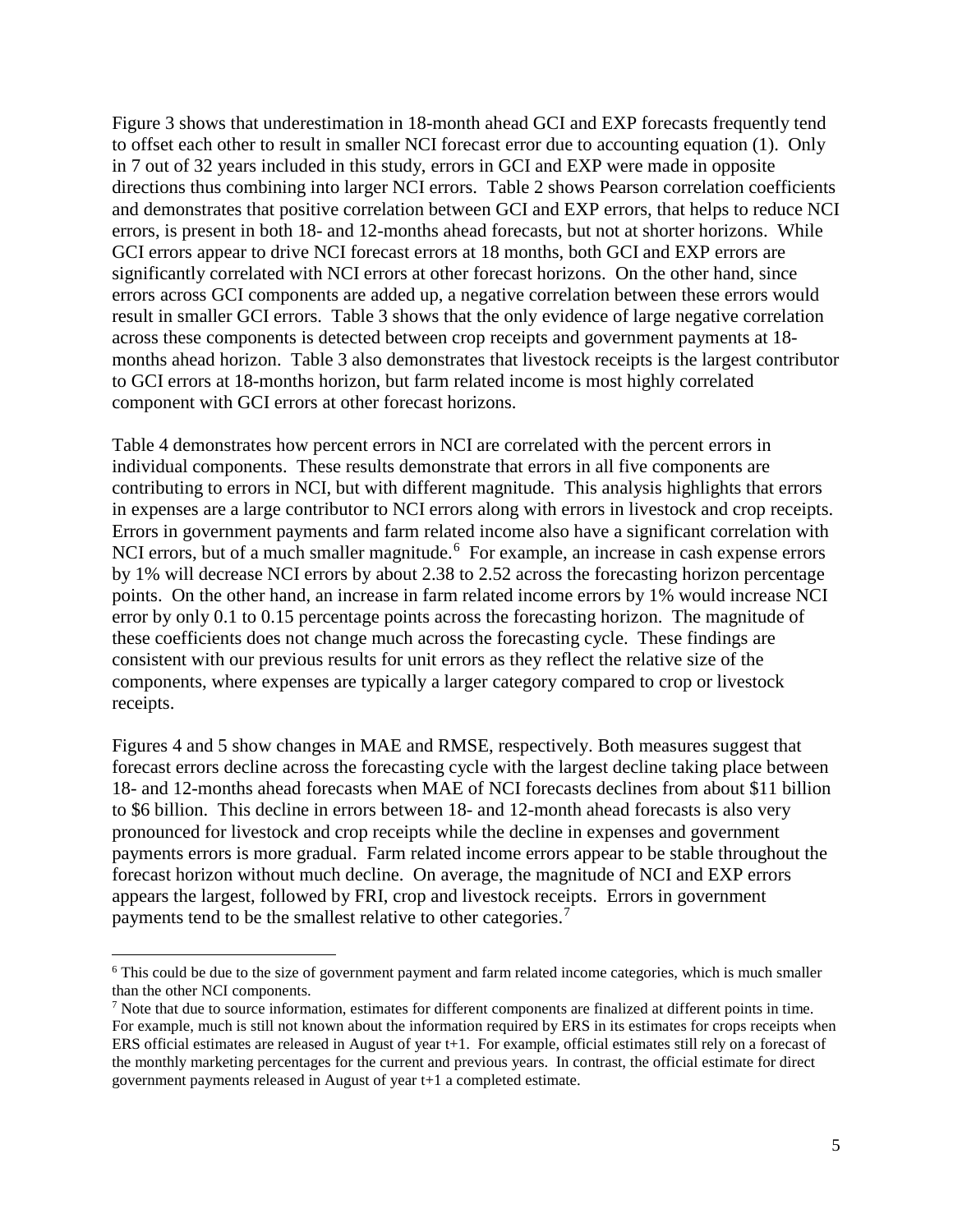Table 5 shows changes in the size of percent errors in NCI and its components over time. This analysis shows whether a linear time trend fitted to the errors has a significant positive or negative slope. Significant negative coefficient indicates a reduction in errors over time. This is observed in 18- and 12-month ahead EXP forecasts where the errors declined by about 0.09 percentage points a year during 1986-2017. On the other hand, errors in 18-month ahead LR and 6-month ahead NCI forecasts increased over time. Figures 6 and 7 examine these patterns in more detail. Figure 6 shows that errors in livestock receipts forecasts have become larger since the early 2000s, suggesting a sudden shift in the size of errors rather than a gradual increase. These changes are likely associated with structural changes in the livestock industry associated with increased concentration and greater influence of international trade that made this category more difficult to forecast. Figure 7 suggests that an increasing trend in 6-month ahead NCI forecasts is driven by large errors in 2011, 2012, and 2015. In these years, errors in receipts and expenses were made in opposite directions and thus, tended to compound each other. Outside of these three years, the errors tended to remain in the normal range.

#### **Summary and Conclusions**

l

This study sought to examine the accuracy of the USDA's net cash income forecasts and its components over 19[8](#page-7-0)6-2017.<sup>8</sup> Our findings provide a number of important insights about these forecasts:

- 1. Consistent with the findings of Kuethe, Hubbs, and Sanders (2018), long term (18- and 12-month ahead) NCI forecasts underestimate the official estimate.
- 2. Crop receipts forecasts appear to be the main source of this bias as underestimation in crop receipts persists throughout the forecasting cycle.
- 3. Forecast errors in gross cash income and cash expenses are positively correlated at 18 and 12-month horizon and thus, tend to offset each other in calculating NCI.
- 4. The main contributors to NCI forecast errors are errors in expenses and in crop and livestock receipts.
- 5. Errors for all components except farm related income tend to decline over the forecasting cycle, especially between 18- and 12-month ahead forecasts.
- 6. There is not much evidence of forecast errors becoming larger or smaller over time except for 18-month ahead livestock receipts forecasts that became more volatile since 2000.

These findings reveal sources of errors in the NCI forecasts. Better forecasts of each component will help improve NCI forecasts, which, in turn, will enhance farm income forecasts. Farm income forecast accuracy is critical for agricultural policy design, implementation and analysis.

<span id="page-7-0"></span><sup>&</sup>lt;sup>8</sup> Note that while McGath et al (2009) describes the basic models underlying these forecasts, several major changes to the forecasting and estimation procedures have been implemented in 2014.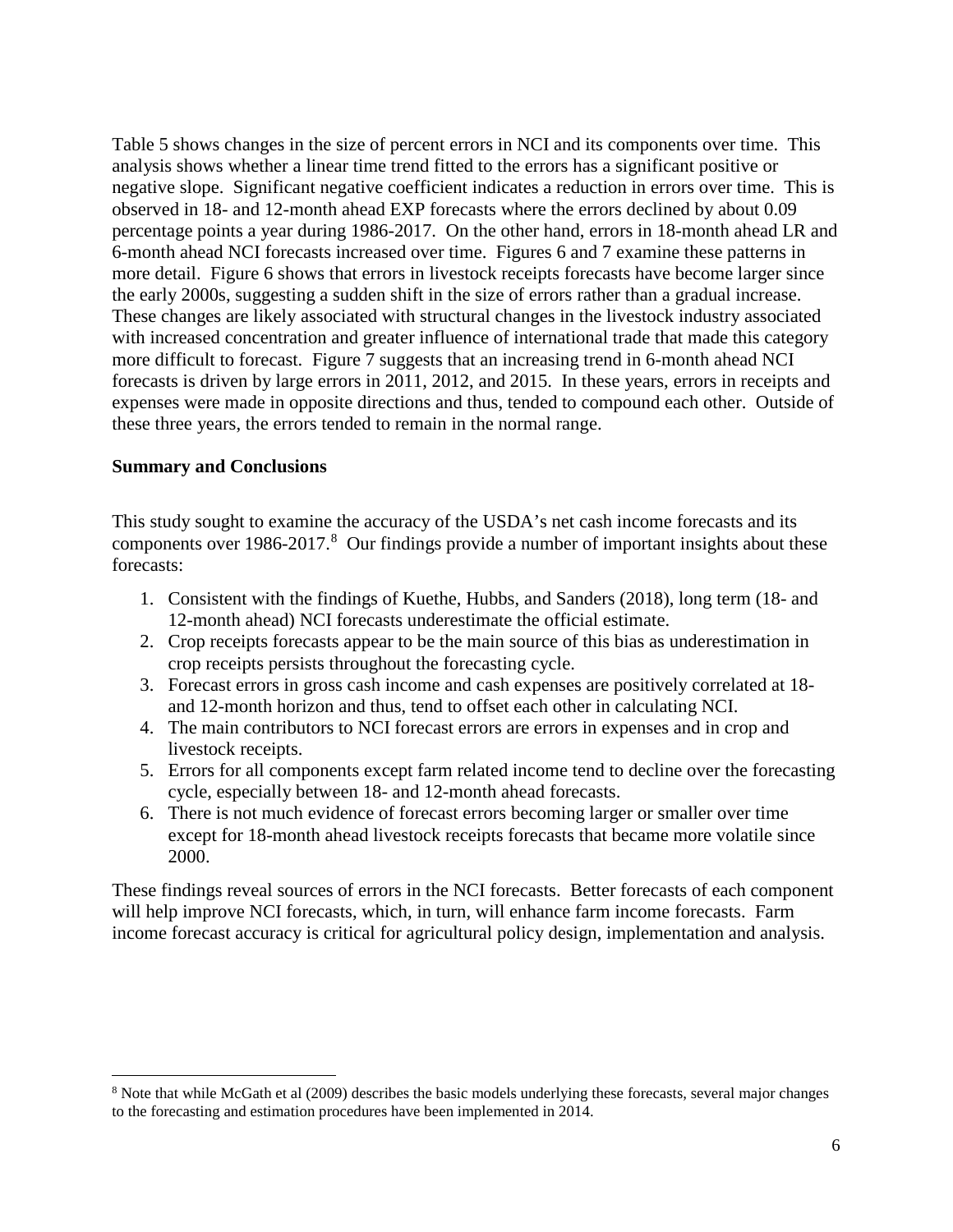#### **References**

- Bailey, D.V. and Brorsen, B.W. 1998. "Trends in the Accuracy of USDA Production forecasts for Beef and Pork." *Journal of Agricultural and Resource Economics* 23:515-526.
- Federal Reserve Bank of St. Louis. 2019. Gross Domestic Product: Chain-type Price Index. ([https://fred.stlouisfed.org/series/GDPCTPI\)](https://fred.stlouisfed.org/series/GDPCTPI)
- Holden, K., and D.A. Peel. 1990. "On Testing for Unbiasedness and Efficiency of Forecasts." *Manchester School* 58: 120-127.
- Isengildina-Massa, O., B. Karali, and S.H. Irwin. 2013 "When do the USDA forecasters make mistakes?" *Applied Economics*, 45(36):5086-5103.
- Kuethe, T.H., T. Hubbs, and D.R. Sanders. 2018 "Evaluating the USDA's Net Farm Income Forecast." *Journal of Agricultural and Resource Economics* 43(3):457-468.
- McGath, C., R. McElroy, R. Strickland, L. Traub, T. Covey, S. Short, J. Johnson, R. Green, M. Ali, and S. Vogel. "Forecasting Farm Income: Documenting USDA's Forecast Model." Technical Bulleting 1924, U.S. Department of Agriculture. Economic Research Service. Washington, DC, 2009.
- Patton, A.J., and A. Timmerman. 2007. "Properties of Optimal Forecasts under Asymmetric Loss and Nonlinearity." *Journal of Econometrics* 140: 884-918.
- Sanders, D.R. and Manfredo, M.R. 2003. "USDA Livestock Price Forecasts: A Comprehensive Evaluation." *Journal of Agricultural and Resource Economics* 28:316-336.
- Schnepf, R. "U.S. Farm Income Outlook for 2016." CRS report R40152. Congressional Research Service, Washington, DC, 2016.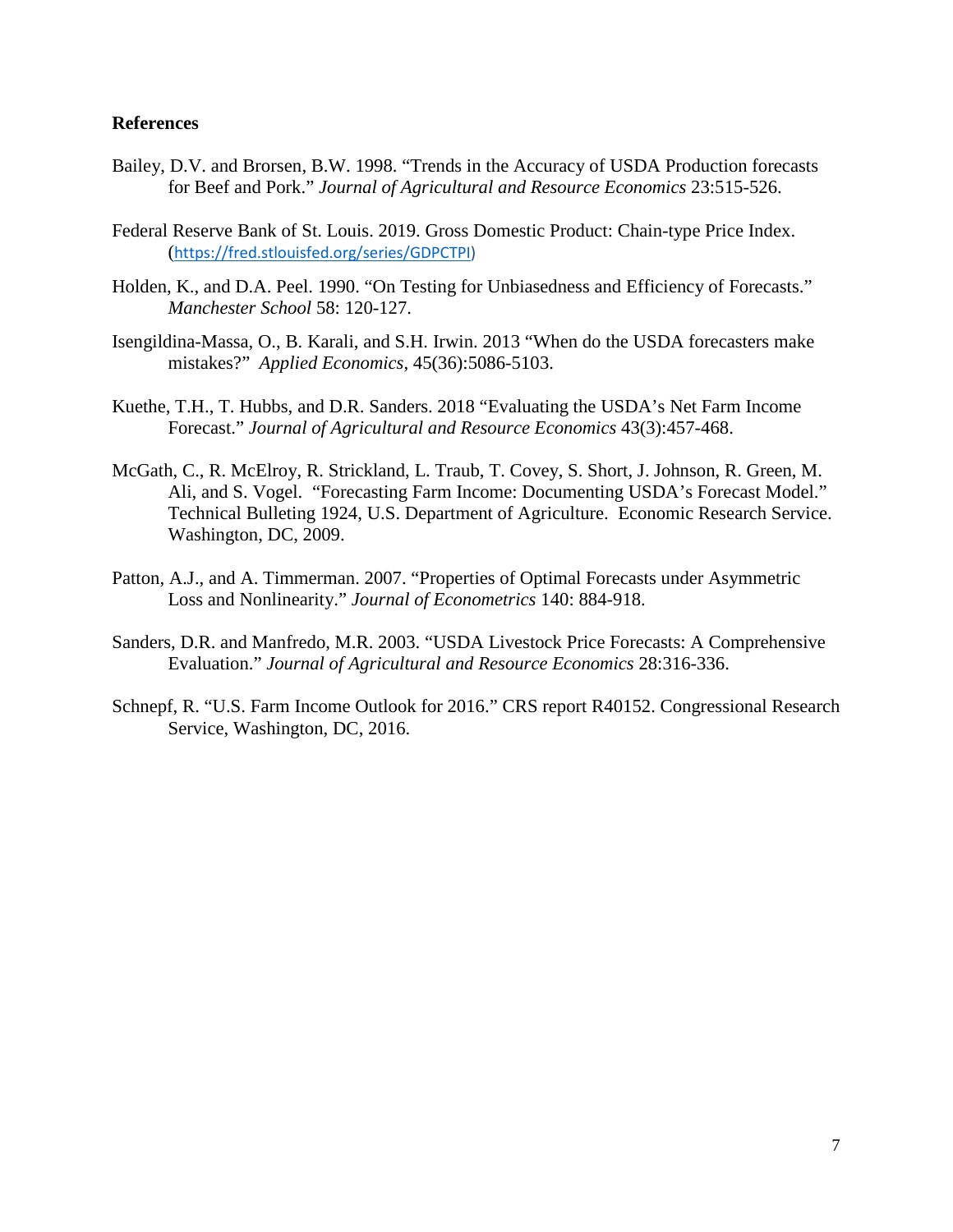|                                | Initial |     | August  |     | November |        | February |     |
|--------------------------------|---------|-----|---------|-----|----------|--------|----------|-----|
|                                | $h=18$  |     | $h=12$  |     | $h=9$    |        | $h=6$    |     |
| Panel A: Unit Errors           |         |     |         |     |          |        |          |     |
| <b>CR</b>                      | 6.07    | *** | 2.69    | *** | 2.21     | ***    | 1.63     | *** |
| LR                             | 4.47    | *** | 0.71    |     | 0.53     |        | $-0.03$  |     |
| <b>GP</b>                      | 1.11    |     | $-0.04$ |     | $-0.72$  | **     | $-0.23$  |     |
| <b>FRI</b>                     | 1.27    |     | $-0.12$ |     | $-0.07$  |        | 0.61     |     |
| <b>GCI</b>                     | 12.88   | *** | 3.39    | **  | 1.95     |        | 1.97     |     |
| <b>EXP</b>                     | 3.70    | *   | 0.99    |     | $-0.58$  |        | $-0.13$  |     |
| <b>NCI</b>                     | 9.55    | *** | 3.59    | ∗   | 2.53     |        | 2.10     |     |
|                                |         |     |         |     |          |        |          |     |
| <b>Panel B: Percent Errors</b> |         |     |         |     |          |        |          |     |
| <b>CR</b>                      | 3.96    | *** | 1.91    | *** | 1.40     | ***    | 0.97     | **  |
| LR                             | 3.11    | **  | 0.53    |     | 0.34     |        | $-0.03$  |     |
| <b>GP</b>                      | 6.66    |     | $-0.85$ |     | $-4.57$  | **     | $-1.36$  |     |
| <b>FRI</b>                     | 9.28    |     | 1.14    |     | $-0.01$  |        | 5.27     |     |
| <b>EXP</b>                     | 1.74    | **  | 0.59    |     | $-0.18$  |        | 0.00     |     |
| <b>NCI</b>                     | 10.81   | *** | 4.27    | **  | 2.57     | $\ast$ | 2.26     |     |
|                                |         |     |         |     |          |        |          |     |

**Table 1. Tests of Bias in Net Cash Income Forecasts and Its Components**

Note. CR=crop cash receipts; LR=livestock receipts; GP=government payments; FRI=farm related income; EXP=cash expenses; GCI=gross cash income; NCI=net cash income. Single, double and triple asterisks (\*, \*\*, \*\*\*) indicate significance at the 10%, 5%, and 1% level, respectively.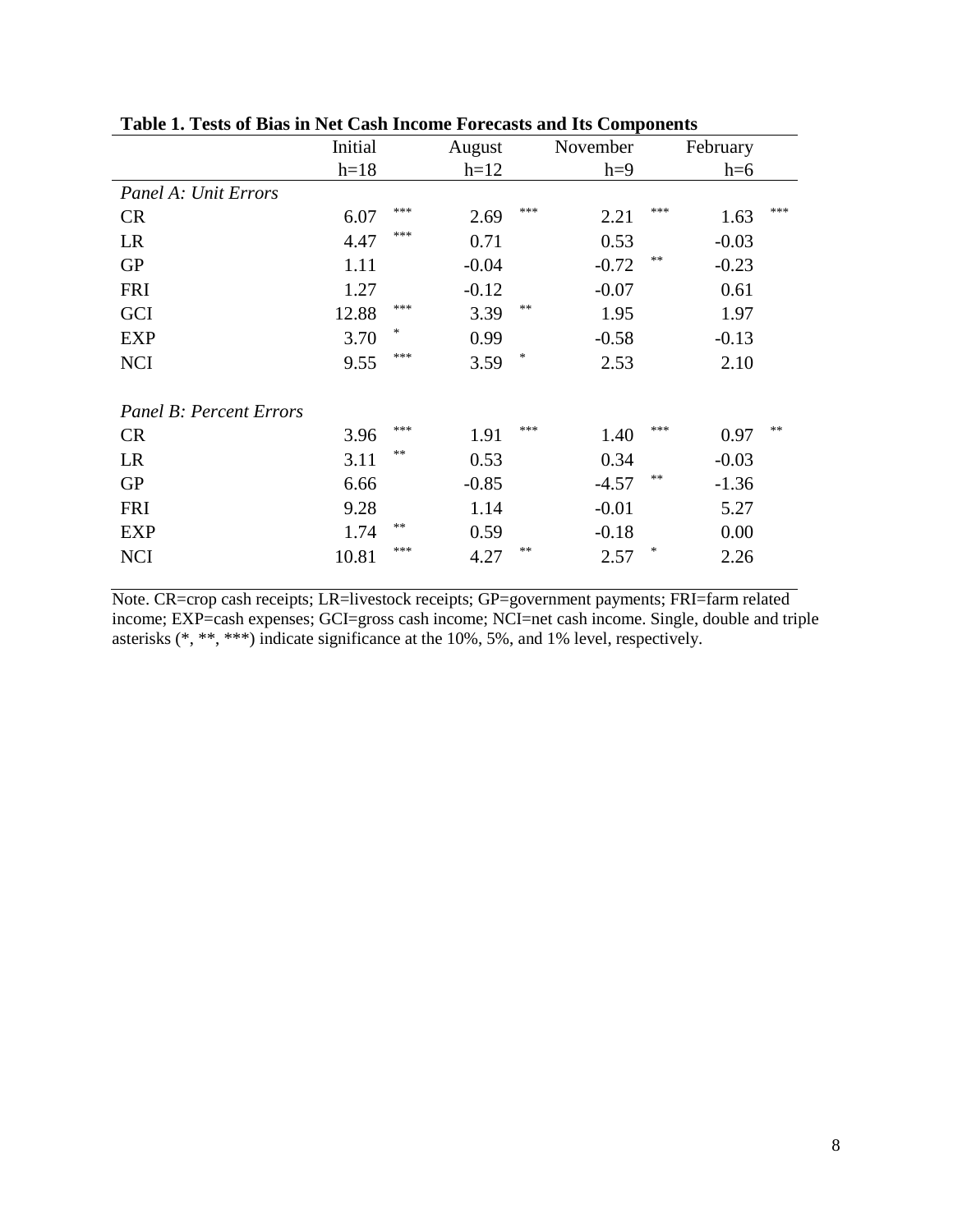**Table 2. Pearson Correlations among Errors in Gross Cash Income, Expenses and Net Cash Income**  $h=18$ 

|            | <b>GCI</b> |     | <b>EXP</b> |     | NCI        |  |
|------------|------------|-----|------------|-----|------------|--|
| <b>GCI</b> | 1.00       |     |            |     |            |  |
| <b>EXP</b> | 0.64       | *** | 1.00       |     |            |  |
| <b>NCI</b> | $-0.10$    |     | 0.69       | *** | 1.00       |  |
|            |            |     |            |     |            |  |
| $h=12$     |            |     |            |     |            |  |
|            | <b>GCI</b> |     | <b>EXP</b> |     | <b>NCI</b> |  |
| <b>GCI</b> | 1.00       |     |            |     |            |  |
| <b>EXP</b> | 0.50       | *** | 1.00       |     |            |  |
| <b>NCI</b> | 0.61       | *** | $-0.39$    | **  | 1.00       |  |
|            |            |     |            |     |            |  |
| $h=9$      |            |     |            |     |            |  |
|            | <b>GCI</b> |     | <b>EXP</b> |     | <b>NCI</b> |  |
| <b>GCI</b> | 1.00       |     |            |     |            |  |
| <b>EXP</b> | 0.27       |     | 1.00       |     |            |  |
| <b>NCI</b> | 0.75       | *** | $-0.44$    | *** | 1.00       |  |
|            |            |     |            |     |            |  |
| $h=6$      |            |     |            |     |            |  |
|            | <b>GCI</b> |     | <b>EXP</b> |     | NCI        |  |
| <b>GCI</b> | 1.00       |     |            |     |            |  |
| <b>EXP</b> | 0.26       |     | 1.00       |     |            |  |
| <b>NCI</b> | 0.72       | *** | $-0.49$    | *** | 1.00       |  |

Note: GCI=gross cash income; EXP=cash expenses; NCI=net cash income. Single, double and triple asterisks (\*, \*\*, \*\*\*) indicate significance at the 10%, 5%, and 1% level, respectively.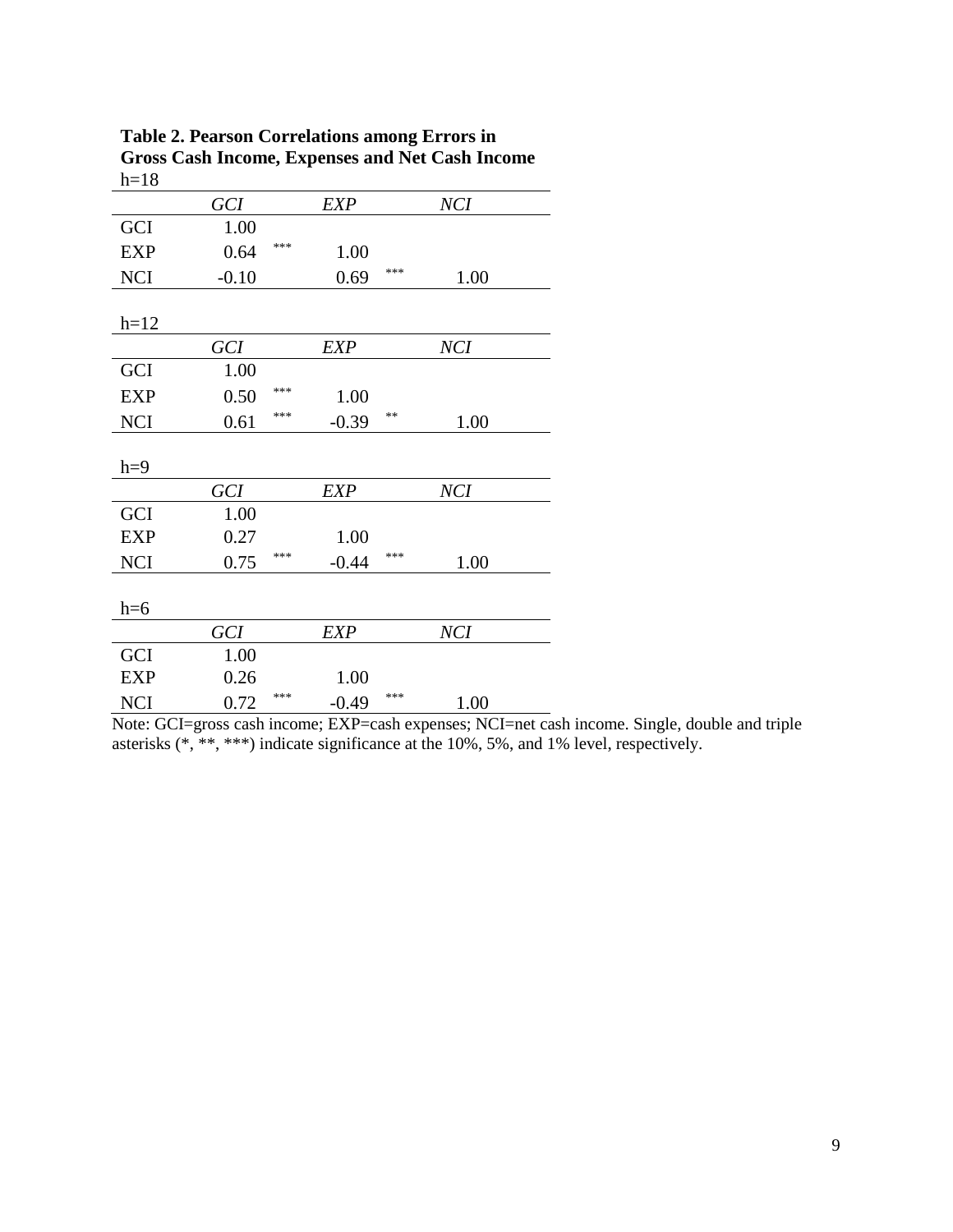| $h=18$     |                |              |            |             |      |
|------------|----------------|--------------|------------|-------------|------|
|            | CR             | LR           | GP         | <b>FRI</b>  | GCI  |
| <b>CR</b>  | 1.00           |              |            |             |      |
| LR         | $\ast$<br>0.34 | 1.00         |            |             |      |
| GP         | ***<br>$-0.54$ | 0.16         | 1.00       |             |      |
| <b>FRI</b> | $-0.23$        | $-0.11$      | $-0.07$    | 1.00        |      |
| GCI        | ***<br>0.55    | ***<br>0.91  | 0.09       | 0.09        | 1.00 |
| $h=12$     |                |              |            |             |      |
|            | CR             | LR           | GP         | <b>FRI</b>  | GCI  |
| <b>CR</b>  | 1.00           |              |            |             |      |
| LR         | 0.04           | 1.00         |            |             |      |
| ${\rm GP}$ | $-0.26$        | 0.30         | 1.00       |             |      |
| <b>FRI</b> | $-0.04$        | $-0.14$      | 0.04       | 1.00        |      |
| GCI        | ***<br>0.45    | ***<br>0.47  | **<br>0.38 | ***<br>0.60 | 1.00 |
| $h=9$      |                |              |            |             |      |
|            | CR             | LR           | GP         | <b>FRI</b>  | GCI  |
| <b>CR</b>  | 1.00           |              |            |             |      |
| LR         | 0.09           | 1.00         |            |             |      |
| ${\rm GP}$ | 0.09           | 0.21         | 1.00       |             |      |
| <b>FRI</b> | $-0.03$        | $-0.03$      | $-0.08$    | 1.00        |      |
| GCI        | ***<br>0.59    | **<br>0.39   | 0.29       | ***<br>0.67 | 1.00 |
| $h=6$      |                |              |            |             |      |
|            | CR             | LR           | GP         | <b>FRI</b>  | GCI  |
| <b>CR</b>  | 1.00           |              |            |             |      |
| LR         | 0.03           | 1.00         |            |             |      |
| ${\rm GP}$ | $-0.01$        | 0.01         | 1.00       |             |      |
| <b>FRI</b> | 0.02           | 0.13         | 0.06       | 1.00        |      |
| GCI        | ***<br>0.50    | $**$<br>0.40 | 0.19       | ***<br>0.81 | 1.00 |

**Table 3. Pearson Correlations among Errors in Gross Cash Income and Its Components**

Note. CR=crop cash receipts; LR=livestock receipts; GP=government payments; FRI=farm related income; GCI=gross cash income. Single, double and triple asterisks (\*, \*\*, \*\*\*) indicate significance at the 10%, 5%, and 1% level, respectively.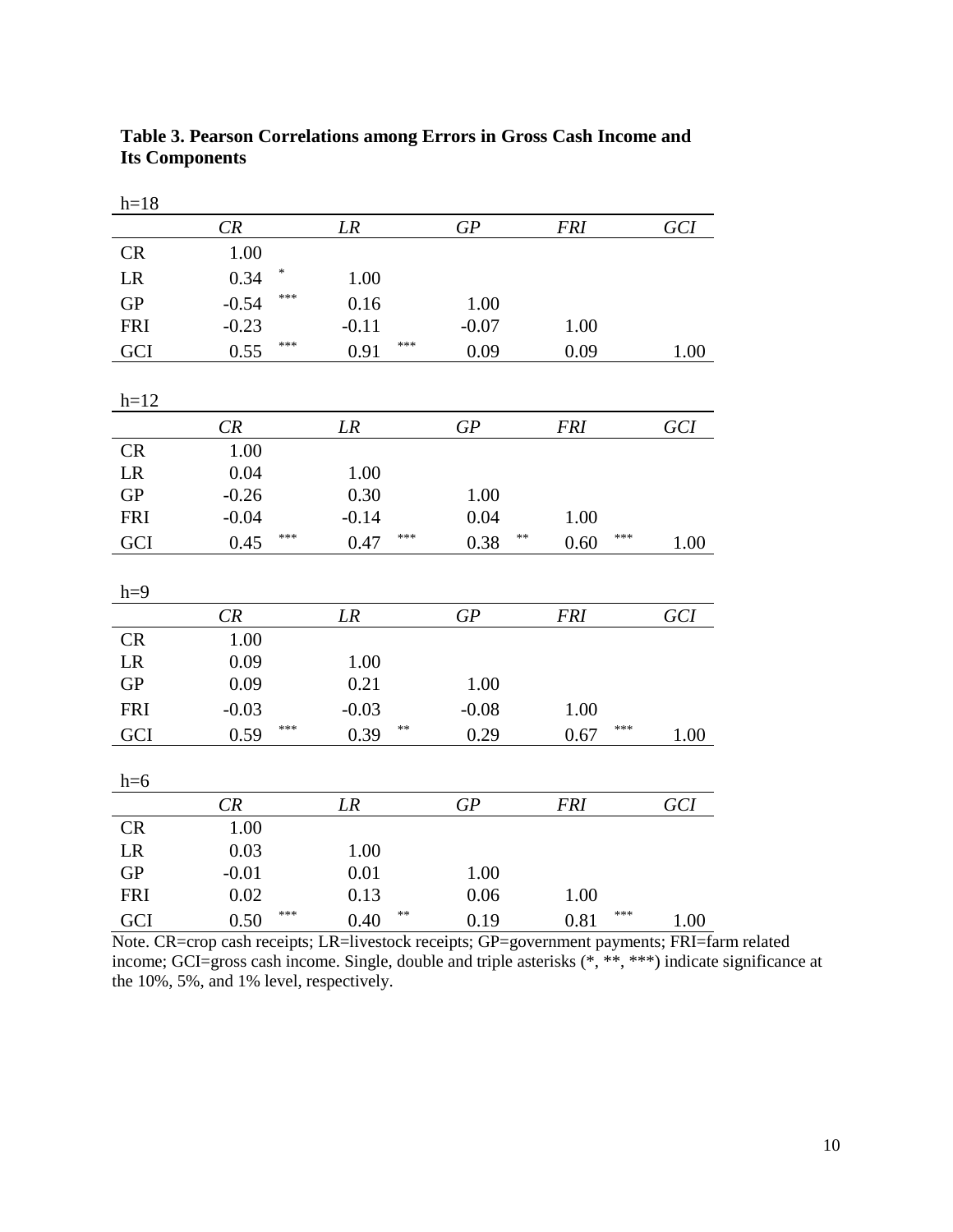|                           | Initial |     | August  |     | November |     | February |     |
|---------------------------|---------|-----|---------|-----|----------|-----|----------|-----|
|                           | $h=18$  |     | $h=12$  |     | $h=9$    |     | $h=6$    |     |
|                           |         |     |         |     |          |     |          |     |
| Intercept                 | 2.61    | *** | 0.54    | *   | 0.20     |     | 0.19     |     |
| <b>CR</b>                 | 1.36    | *** | 1.42    | *** | 1.62     | *** | 1.71     | *** |
| LR                        | 1.55    | *** | 1.58    | *** | 1.60     | *** | 1.82     | *** |
| <b>GP</b>                 | 0.16    | *** | 0.21    | *** | 0.19     | *** | 0.15     | *** |
| <b>FRI</b>                | 0.10    | *** | 0.14    | *** | 0.15     | *** | 0.13     | *** |
| <b>EXP</b>                | $-2.48$ | *** | $-2.38$ | *** | $-2.39$  | *** | $-2.52$  | *** |
|                           |         |     |         |     |          |     |          |     |
| R-squared                 | 0.96    |     | 0.98    |     | 0.97     |     | 0.97     |     |
| <b>Adjusted R-squared</b> | 0.96    |     | 0.97    |     | 0.96     |     | 0.97     |     |

**Table 4. Correlations among Percent Errors in Net Cash Income and Its Components.**

Note: CR=crop cash receipts; LR=livestock receipts; GP=government payments; FRI=farm related income;  $EXP = cash$  expenses. Single, double and triple asterisks  $(*, **, ***)$  indicate significance at the 10%, 5%, and 1% level, respectively.

| (1700-4017). |         |        |         |   |          |          |      |
|--------------|---------|--------|---------|---|----------|----------|------|
|              | Initial |        | August  |   | November | February |      |
|              | $h=18$  |        | $h=12$  |   | $h=9$    | $h=6$    |      |
| <b>CR</b>    | 0.00    |        | $-0.05$ |   | $-0.06$  | 0.01     |      |
| LR           | 0.15    | $\ast$ | $-0.05$ |   | $-0.02$  | $-0.01$  |      |
| <b>GP</b>    | $-0.32$ |        | $-0.07$ |   | 0.12     | $-0.11$  |      |
| <b>FRI</b>   | 0.37    |        | 0.30    |   | 0.43     | 0.63     |      |
| <b>EXP</b>   | $-0.09$ | ∗      | $-0.08$ | ∗ | $-0.04$  | 0.03     |      |
| <b>NCI</b>   | 0.15    |        | 0.16    |   | 0.16     | 0.22     | $**$ |

**Table 5. Changes in the Absolute Percent Errors Over Time (1986-2017).**

Note. CR=crop cash receipts; LR=livestock receipts; GP=government payments; FRI=farm related income; EXP=cash expenses; NCI=net cash income. Single, double and triple asterisks (\*, \*\*, \*\*\*) indicate significance at the 10%, 5%, and 1% level, respectively.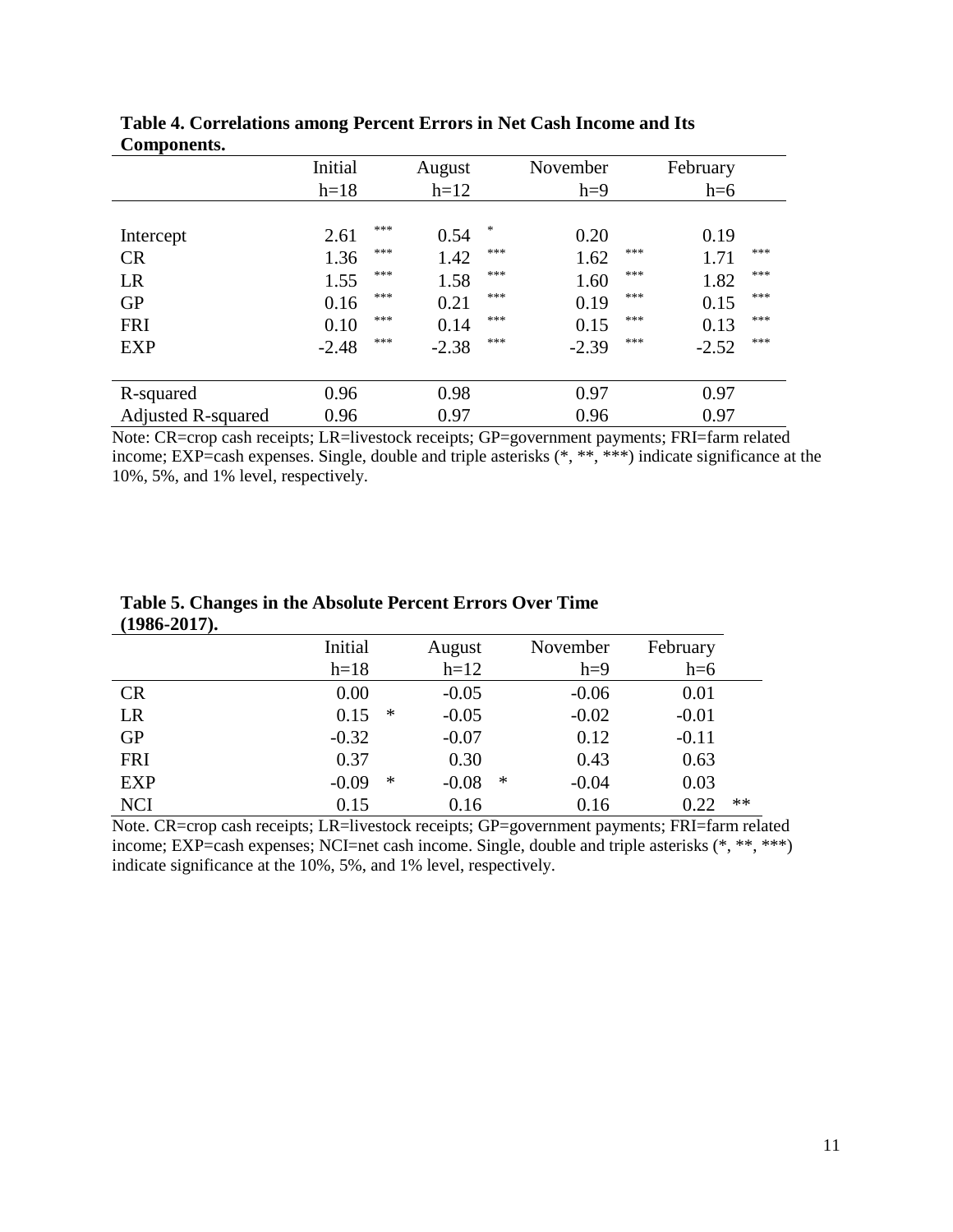

Figure 1. Nominal and Real Official Estimates of Net Cash Income, 1986-2017.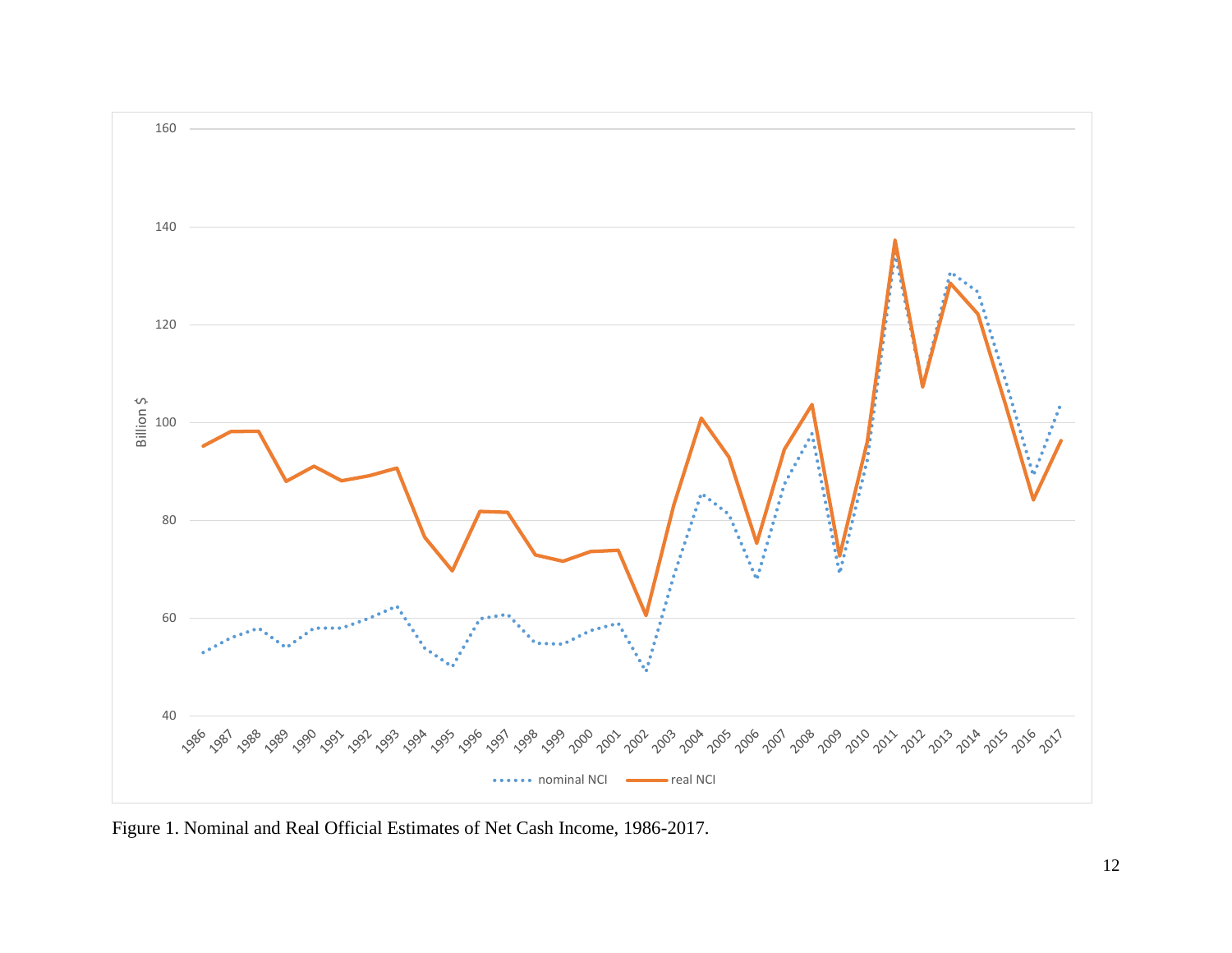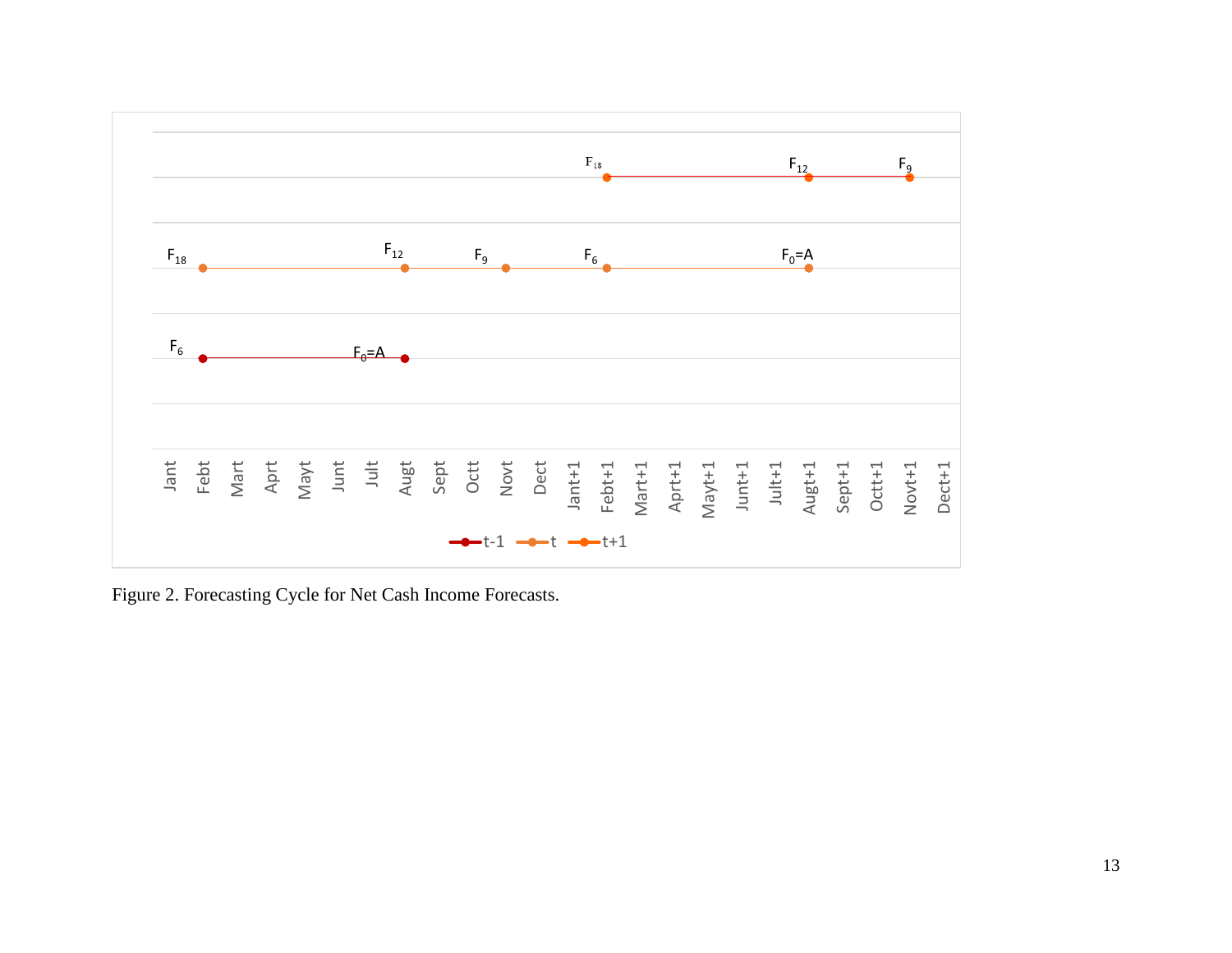

Figure 3. Additivity of Errors in 18-months ahead NCI Forecasts.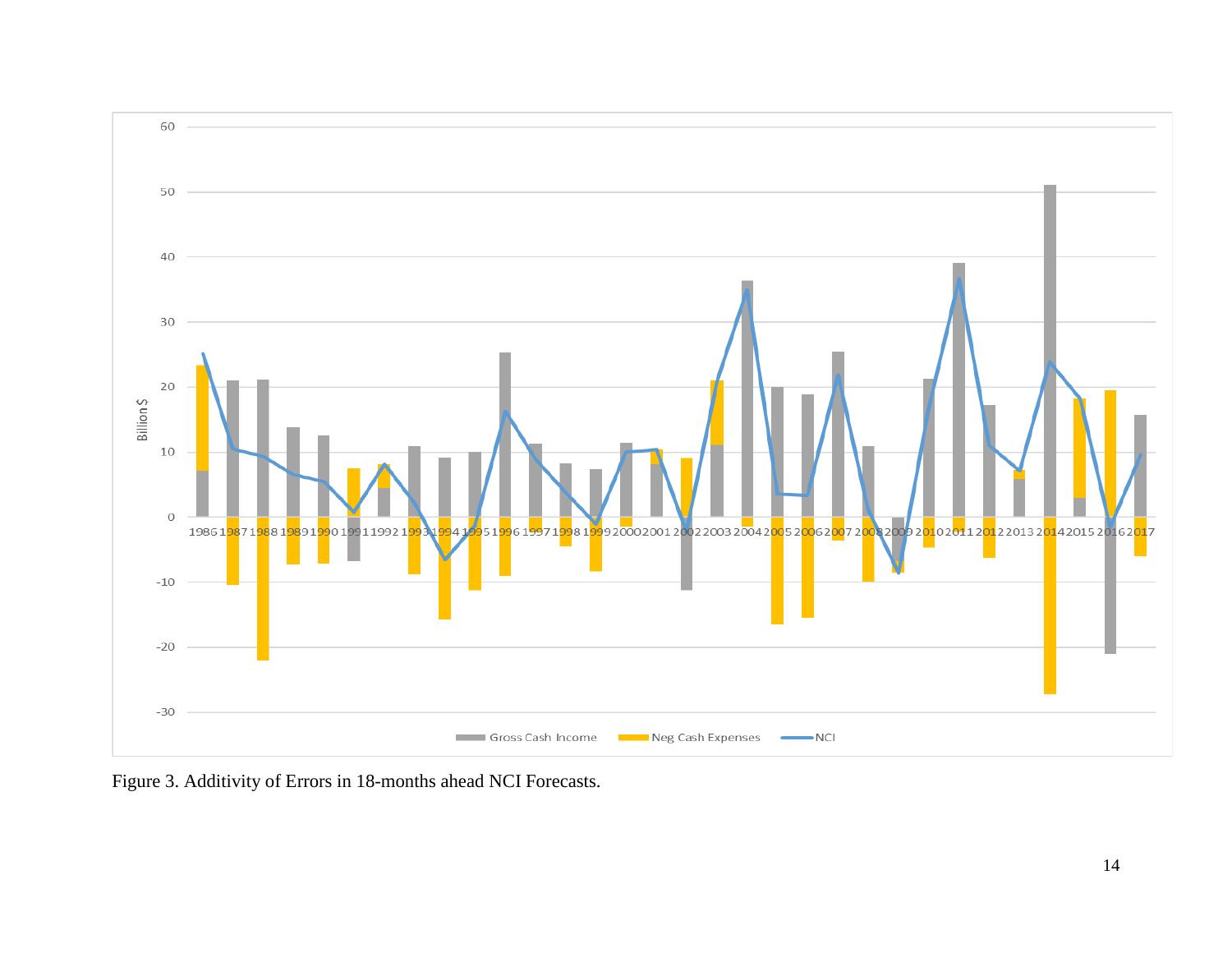

Figure 4. Changes in Mean Absolute Error across Forecasting Cycle.



Figure 5. Changes in Root Mean Squared Error across Forecasting Cycle.